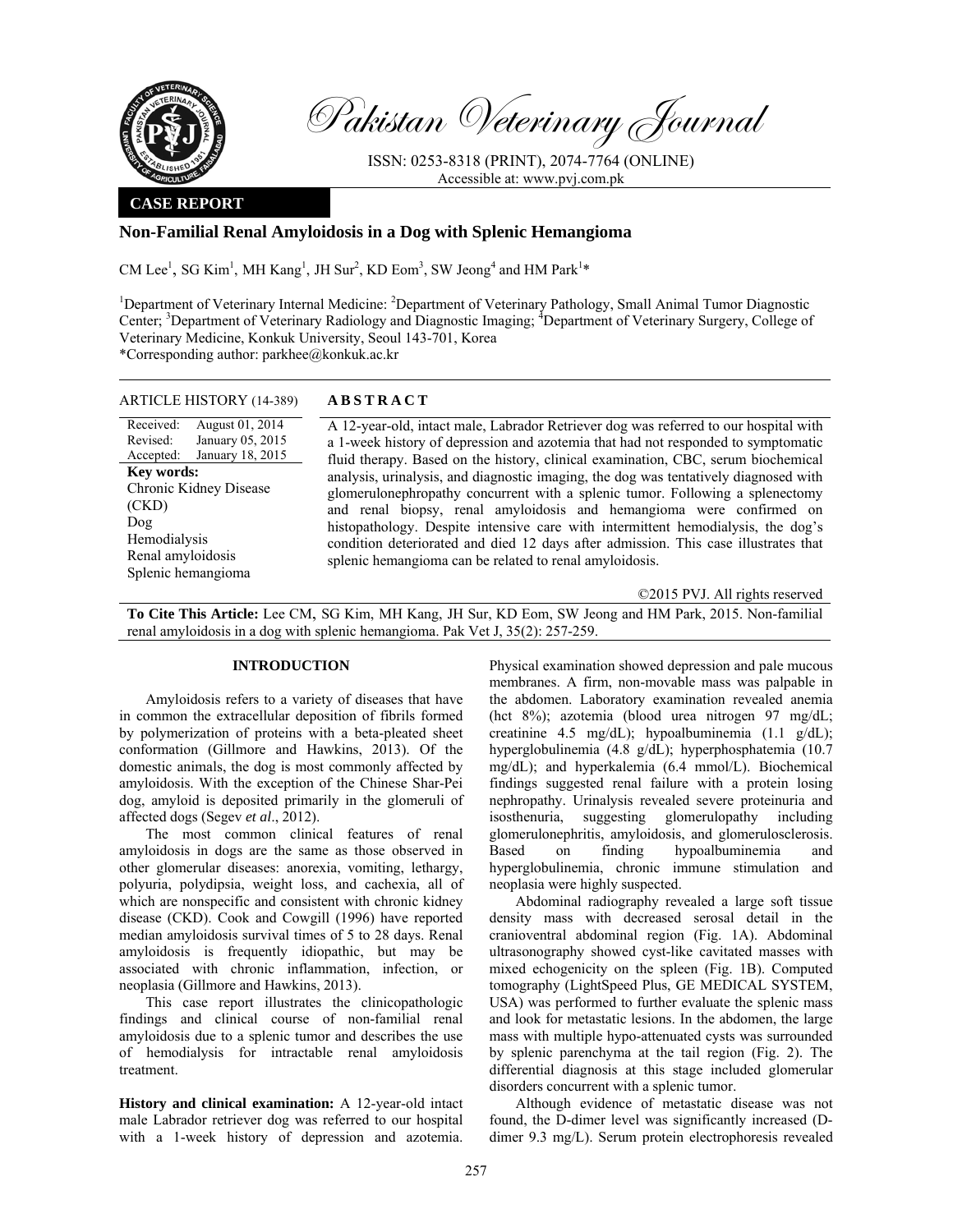hyperglobulinemia with remarkably elevated α-2 and β globulin, and hypoalbuminemia (Fig. 3). To prevent a thromboembolic disorder, enoxaparin (1 mg/kg, twice a day; Sanofi-Aventis, France) and clopidogrel (3 mg/kg, once a day; Sinil Pharm Ltd., Korea) were prescribed.

**Treatment:** Hemodialysis was intermittently performed to treat the azotemia. The dog was sedated with tiletamine-zolazepam (10 mg/kg; Virbac Labroatories, France) and medetomidine (0.2 mg/kg; Pfizer Korea., Korea) to facilitate central vein catheterization. A double lumen catheter was placed using a modified Seldinger technique. Intermittent hemodialysis was performed to reduce the azotemia. Hemodialysis was performed 3 times over a period of 5 days. The azotemia and serum abnormalities improved (Table 1), although they remained above the normal reference range. After hemodialysis, a laparotomy was performed, the splenic masses were resected (Fig. 4A), and tissues were collected for histopathology.

Microscopic evaluation of the splenic mass revealed a hemangioma with necrosis (Fig. 4B). The kidney lesions were characterized by acellular material in the glomeruli that was homogeneously eosinophilic when stained with hematoxylin-eosin stain. Numerous proteinaceous casts were identified in the renal tubules (Fig. 5A). Congo red staining revealed deposition of homogeneous bright orange material in the glomeruli, confirming renal amyloidosis (Fig. 5B).

Despite intensive care and intermittent hemodialysis, the dog died 12 days after hospitalization. With the owner's approval, a postmortem examination was performed. Grossly, multiple firm nodules were palpable in the lungs. Histopathologic examination revealed numerous areas of calcification in the alveolar walls and alveolar infiltration by macrophages. Based on the histopathology results, secondary uremic pneumonitis was suspected as the cause of death.

## **DISCUSSION**

Renal amyloidosis in dogs primarily involves the glomerulus and less frequently the cortical and medullary interstitium. An exception to this pattern occurs in the Chinese Shar Pei breed, in which renal medullary lesions are reported to predominate. In this case, glomerular amyloid deposition was revealed. Interstitial nephritis was suspected to be a secondary pathologic change caused by the advanced glomerular amyloidosis.

Hemangiomas are defined as benign vasoformative neoplasms with vascular structures closely resembling normal blood vessels. Hemangiomas are histologically classified into 6 subtypes: capillary; cavernous; mixed capillary and cavernous; arteriovenous; venous; and granulation tissue (Gamlem and Nordstoga, 2008). The splenic tumor in this case showed cavernous structures with well-differentiated endothelial cells lining the walls of the blood-filled cavities and surrounded by homogeneous necrotic material.

Renal amyloidosis has been reported to commonly occur concurrently with other diseases, especially chronic inflammatory conditions and neoplasia (Nakagawa *et al*., 2012). In one human patient with a splenic tumor and

**Table 1:** Profiles of blood urea nitrogen and creatinine during intermittent hemodialysis (IHD) in a Labrador Retriever dog

|                        | <b>Before</b><br><b>IHD</b> | After<br>  st<br><b>IHD</b> | After<br>2 <sub>nd</sub><br><b>IHD</b> | After<br><b>Rrd</b><br><b>IHD</b> | Reference<br>range |
|------------------------|-----------------------------|-----------------------------|----------------------------------------|-----------------------------------|--------------------|
| Blood urea<br>nitrogen | 97                          | 81                          | 71                                     | 56                                | $8-26$ mg/dl       |
| Creatinine             | 4.5                         | 3.6                         | 3.6                                    | 3.0                               | $0.5 - 1.3$ mg/dl  |



**Fig. 1:** Right lateral abdominal radiograph (A). A large round soft tissue density mass was revealed in the cranioventral abdomen (white arrowheads) causing deviations in the positions of the liver, kidney, and small intestine. Decreased serosal detail was found. (B). Mixed echogenicity was observed on ultrasonographic examination of the cavitated splenic mass.



**Fig. 2:** CT images of splenic masses at the head and tail of the spleen. Both transverse (A) and dorsal (B) images revealed nonhomogeneous masses with distinct margins at the head and tail regions with isoattenuating opacity relative to the spleen. A splenic lymph node was detected (white arrowhead). Mineralization was seen within the mass. Deviations in the positions of abdominal organs were observed. The left side of the dog is to the right on the image.



**Fig. 3:** Serum protein electrophoresis showing markedly decreased albumin fraction, and increased  $\alpha$ -2 and  $\beta$  fractions. The albumin:globulin ratio was 0.1.

amyloidosis, the nephrotic syndrome resolved after splenectomy, suggesting that the splenic tumor caused the amyloidosis (Gillmore and Hawkins, 2013). In our case, the dog did not show improvement after removal of the tumor.

Intermittent hemodialysis is a renal function replacement modality that is defined by short, efficient hemodialysis sessions (Bloom and Labato, 2011). In this case, IHD for stabilization was performed because of the refractory uremia.